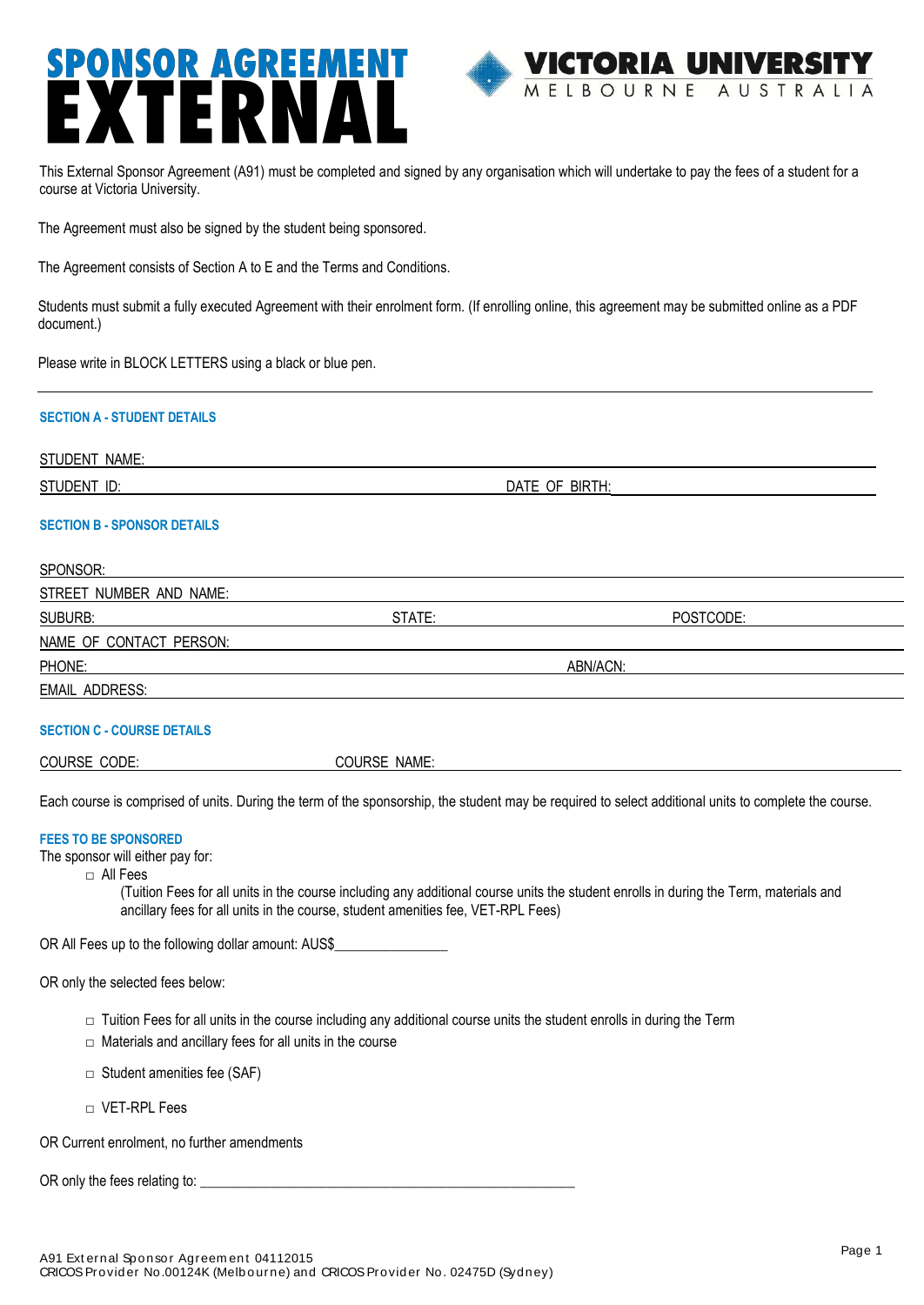### **TERM OF SPONSORSHIP**

□ Duration of Sponsored Course

| $\Box$ Academic Year(s)  |                       |  |
|--------------------------|-----------------------|--|
|                          | (vear)                |  |
| $\Box$ Study Period Only |                       |  |
|                          | (insert which period) |  |
| $\Box$ Other             |                       |  |

# **SECTION D - SPONSOR AUTHORISATION AND EXECUTION**

### I confirm that:

- the sponsor details provided in Section B of this form are correct;
- I am authorised to sign this agreement on behalf of the sponsor;
- I have read and accept the Terms and Conditions; and
- the sponsor accepts liability for the fees to be sponsored.

| NAME:           |  |
|-----------------|--|
| PHONE:          |  |
| POSITION TITLE: |  |
| SIGNATURE:      |  |
| DATE:           |  |

### **SECTION E - STUDENT AUTHORISATION AND EXECUTION**

I confirm that:

all details recorded in this Agreement relating to me and my course are correct;

ASKVU Question Tab [www.vu.edu.au/askvu](http://www.vu.edu.au/askvu) ASKVU Chat Tab [www.vu.edu.au/askvu](http://www.vu.edu.au/askvu) Student Contact Centre +613 9919 6100 Student Service Centres (see above)

- I have read and accept the Terms and Conditions;
- I understand that if I make any alterations to my course during the term of this Agreement which my sponsor has not agreed to pay, I may have to pay additional fees myself;
- I will be liable for all fees which the sponsor has not agreed to pay; and
- provided that the sponsor has paid for my sponsorship, I authorise the Victoria University to release to my sponsor information which relates to my activities in the sponsored course, which may include details of my course enrolment, status, units, tuition fees, attendance and results.

### STUDENT SIGNATURE: DATE: DATE: DATE: DATE: DATE: DATE: DATE: DATE: DATE: DATE: DATE: DATE: DATE: DATE: DATE: DATE: DATE: DATE: DATE: DATE: DATE: DATE: DATE: DATE: DATE: DATE: DATE: DATE: DATE: DATE: DATE: DATE: DATE: DATE:

### **FOR MORE INFORMATION**

Email: OnlineLiveChat: Telephone: On Campus:

### STUDENT ENQUIRIES FUTURE STUDENT INFO ONLINE

Frequently Asked Questions (FAQs): Courses, Application Info & Units of study: "Study with us"-future student VU info:

GOTOVU [www.vu.edu.au/gotovu](http://www.vu.edu.au/GOTOVU) [www.vu.edu.au/courses](http://www.vu.edu.au/COURSES) [www.vu.edu.au/study-with-us](http://www.vu.edu.au/study-with-us)

### **PRIVACY INFORMATION**

We collect and protect your information in accordance with the Students Information Privacy Collection Statement and the University Privacy Policy, available at [www.vu.edu.au/privacy.](http://www.vu.edu.au/privacy)

|                                 | <b>FEES PROCESSING</b>                 |                        |                                              |  |
|---------------------------------|----------------------------------------|------------------------|----------------------------------------------|--|
| <b>FICE</b><br>USE<br>ONLY<br>동 | Sponsor code entered on student record | Sponsor invoice raised | Copy of Sponsor invoice sent to Organisation |  |
|                                 | PROCESSED BY:                          |                        | DATE:                                        |  |